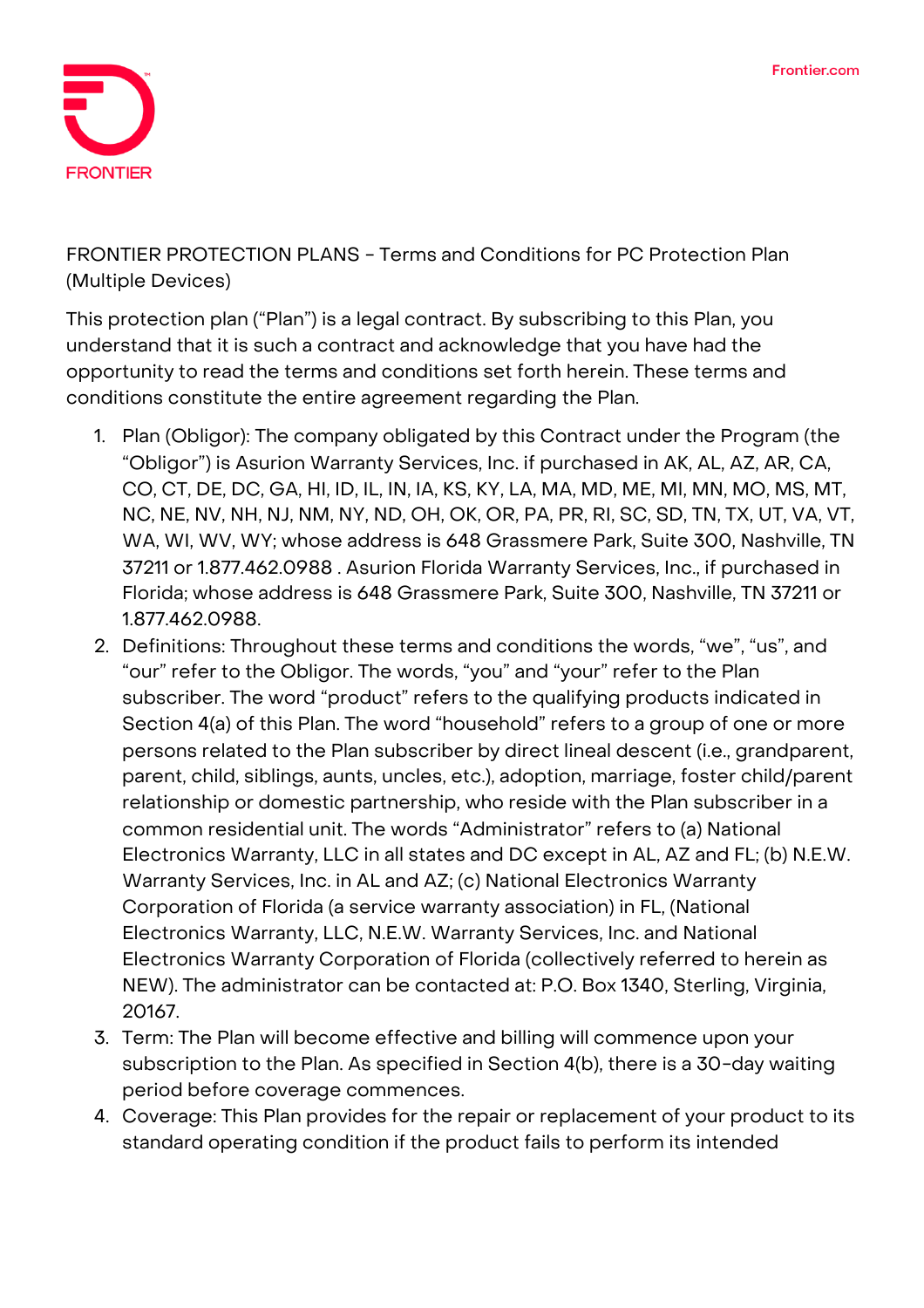

functions due to normal wear and tear or a defect in either materials or workmanship. The terms of coverage are further outlined below:

- a. Qualifying Products: This Plan covers desktop and laptop systems. For the purpose of this Plan, a system consists of a desktop personal computer or laptop computer (collectively referred to as "PC" or "PCs") and the following: an associated external monitor that is 19" or smaller, keyboard (wired or wireless), mouse (wired or wireless), external broadband modem, and non-commercial router (wired or wireless) and one (1) Fiber Internet back up battery per household. All types of PCs are eligible for coverage under this Plan except PCs which are not equipped with a Windows Operating System version Windows 2000 or newer and Apple computers which are not equipped with an Apple operating system version OS X or newer.
- b. Coverage Effective Date: **Coverage under the Plan will commence 31 days after your subscription to the Plan. No service will be provided during the initial 30 days of the Plan. If the Plan is cancelled, coverage will continue for 30 days after the cancellation date.** There will be no lapse in coverage if you move to another residence, provided that you continue the Plan and notify Frontier of your new residence address.
- c. Primary Residence: Unless otherwise specified, the coverage under this Plan applies to all systems customarily located in your primary residence belonging to you or a member of your household. If you change your primary residence, you are required to notify Frontier of such request or change. In the event that you wish to obtain coverage for more than one residence, additional Plans must be purchased.
- d. Service Fee: In the event that your PC or monitor requires service, you will be required to pay a service fee in the amount of Seventy-Five Dollars (\$75.00). The service fee does not apply to the repair or replacement of the keyboard, mouse, modem, router or Fiber Internet back up battery as specified in Section 4(e). The service fee must be paid and received in advance of the service being provided and may be paid through a valid credit card, check or money order.
- e. Keyboards, Mice, Modems, Routers and Fiber Internet Back Up Battery: This Plan covers the cost to repair or replace items that are not integrated components of your PC, including the keyboard, mouse, modem, router or Fiber Internet back up battery, with ones of like kind and quality. It will be in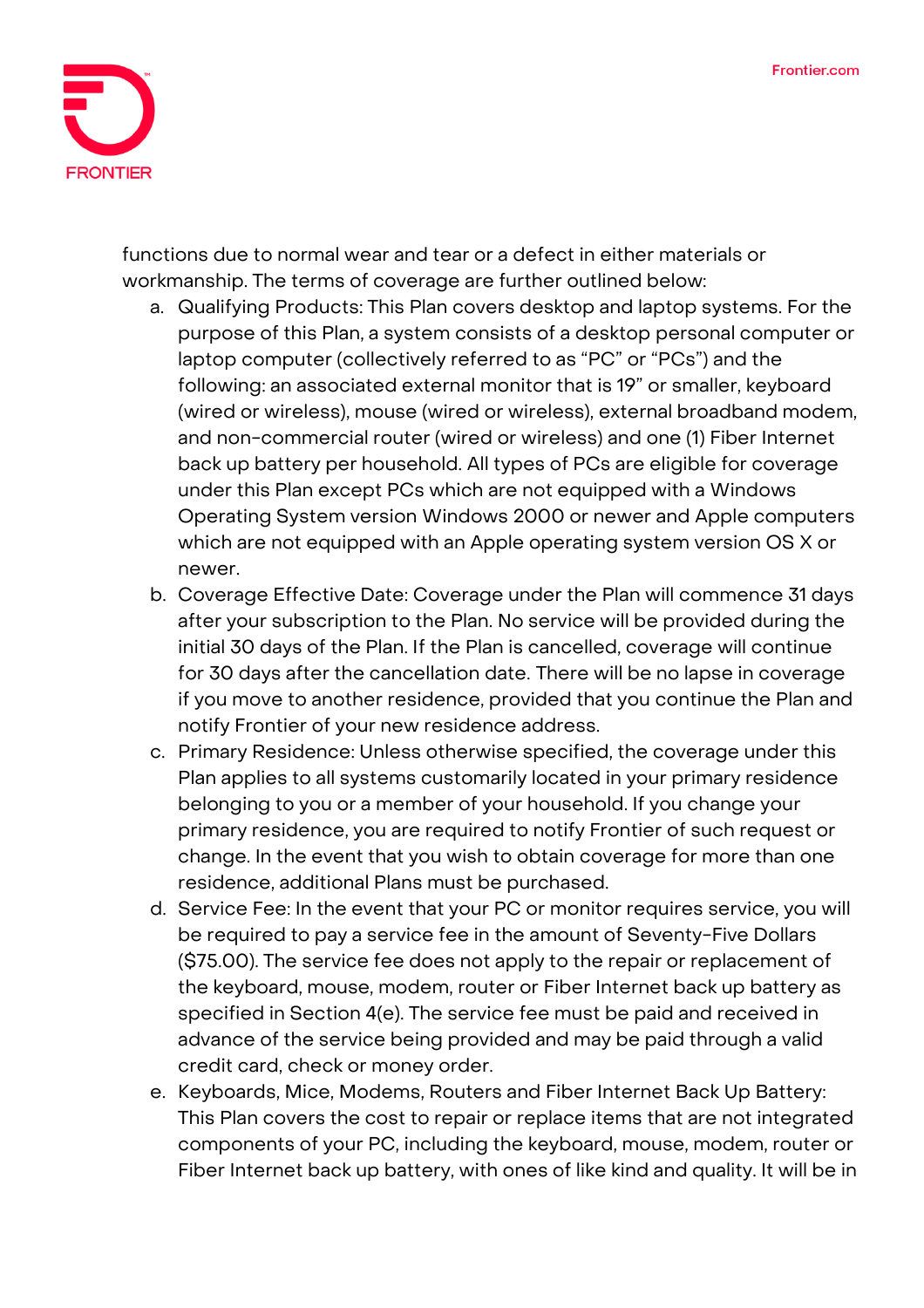

our sole discretion whether your inoperable keyboard, mouse, modem, router or Fiber Internet back up battery is repaired or replaced. You will not be charged a service fee for claims related to the products listed in this Section 4(e), however, the costs associated with the repair or replacement of these products will apply toward the aggregate claim limit under the Plan.

- f. On-Site Service: If the product requiring service is a desktop computer, it will be serviced on-site. We will use our best efforts to have an authorized service provider contact you within one (1) business day of your initial call to arrange for service. Service will be provided during regular business hours Monday through Friday, except holidays. An adult (18 years or older) must be present during the time of service. You must provide a safe, nonthreatening environment for our technicians in order to receive on-site service. Due to environmental or technical requirements, if certain repairs cannot be completed where the product is located and must be repaired at another location, this Plan will cover all shipping and handling costs. The product must be located at your primary residence at the time of service.
- g. Repair Depot Service: If the product requiring service is a laptop computer or monitor, it will be shipped to a designated repair depot location for service. We will use our best efforts to ship a carton, prepaid shipping label and instructions for shipping your product to you within two (2) business days of your initial call for service. This Plan provides for next business day shipping. All shipping costs are covered by the Plan.
- h. Power Surge Protection: The Plan provides power surge protection in the absence of any other insurance coverage. If your product is damaged as a result of a power surge, we will service your product in accordance with the terms herein.
- i. Subscriber Eligibility. Only customers residing in the United States are eligible for coverage under the Plan.
- j. Replacement Products: If we opt to provide you a replacement product under the Plan, we reserve the right to retain ownership of your defective product. At our sole discretion, we may require that you return the defective product to our designated repair depot location as a condition to receiving your replacement product. Shipping costs associated with the return of the product will be paid by us.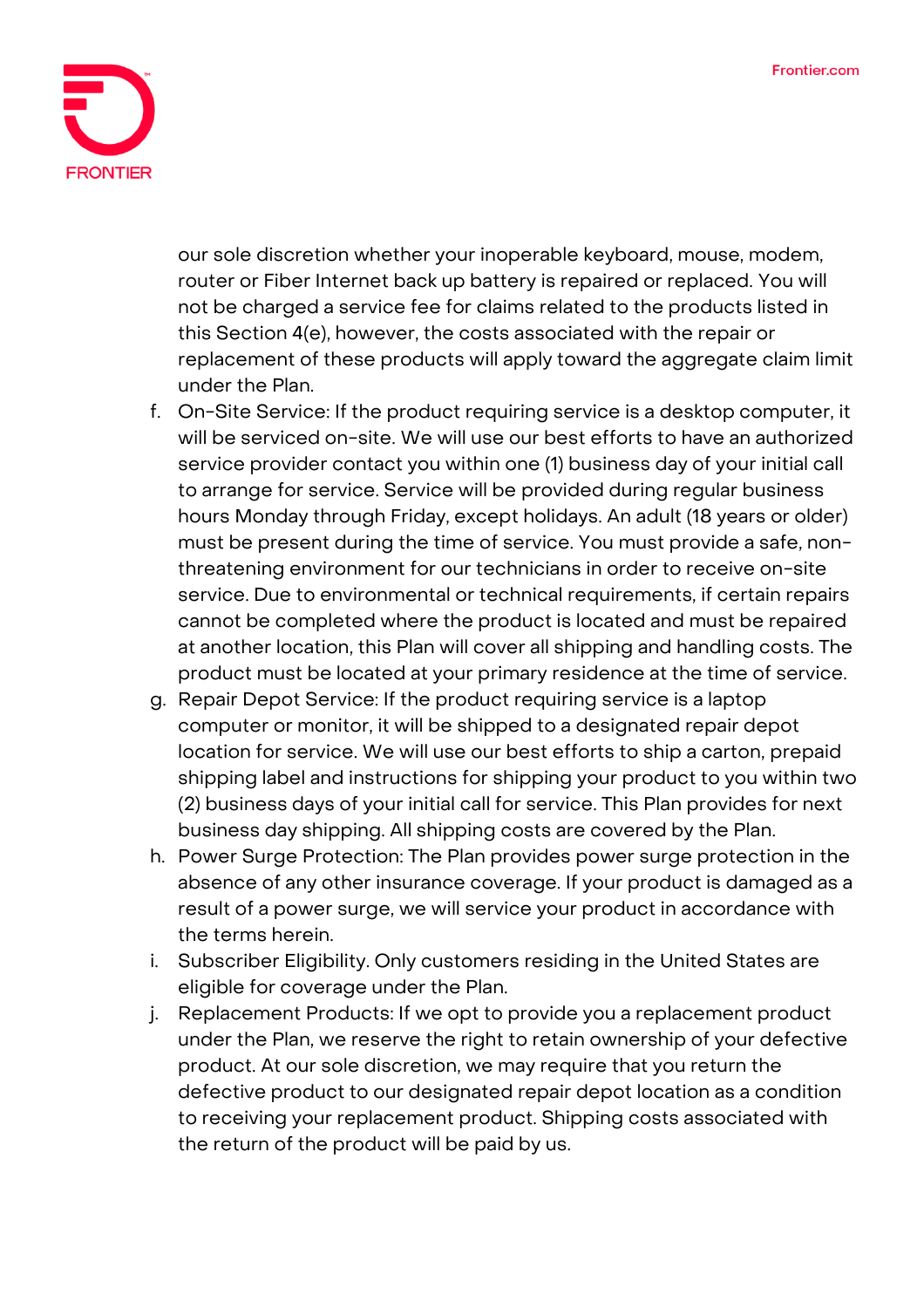

- 5. **Registration:** Registration of this Plan is not required. At your option, you may register the products to be covered by the Plan at any time during the coverage period. Changes and/or updates to the list of covered products can be made by updating your online account at this web address.
- 6. **Plan Limits of Liability (Aggregate Claim Limit):** Under the Plan, claims cannot exceed \$2,500 per 12-month rolling period which commences on the date of your first claim. We will be responsible for informing you, at the time of the claim, if you have reached the \$2,500 aggregate claim limit. The retail value of any repairs shall be equal to the market retail value of parts and labor charges for repairing the product, as determined at our sole discretion, provided that the retail value for any repair shall not exceed the total retail value of a comparable replacement product. In the event that you reach the 12-month aggregate claim limit for claims (\$2,500) and the product requires additional repairs, we will provide you with information on how to get the product repaired; however, we will not be responsible for any costs related to these repairs.
- 7. **Your Responsibilities:** This Plan is for your use only and may not be assigned. Products owned by anyone other than you or members of your household will not be covered by the Plan. Any abuse of the Plan by you, including but not limited to seeking replacement of a product not belonging to you, may result in termination of the Plan upon notice. The Product must be in good working condition prior to your Plan subscription. You must follow the instructions that are in the owner's manual for proper use, care and maintenance of the Product. Failure to follow the manufacturer's maintenance and service guidelines may result in the denial of coverage under this Plan. We strongly recommend (but do not require as a condition of this Plan) the regular back up of data and software. It is important that you back up all data files on your PC prior to the commencement of service; repairs to your PC may result in the deletion of such data files. Please retain these terms and conditions for your records.
- 8. **Payment:** You agree to pay monthly charges for this Plan as such charges may appear on your monthly bill from Frontier Communications Corporation. The monthly rate for the Plan was provided to you at the time you subscribed to the Plan. You may contact your Frontier representative for the current applicable rate for the Plan. . Non-payment may result in cancellation of the Plan. All charges, plus all applicable taxes, shall be due and payable by the due date stated on your Frontier bill.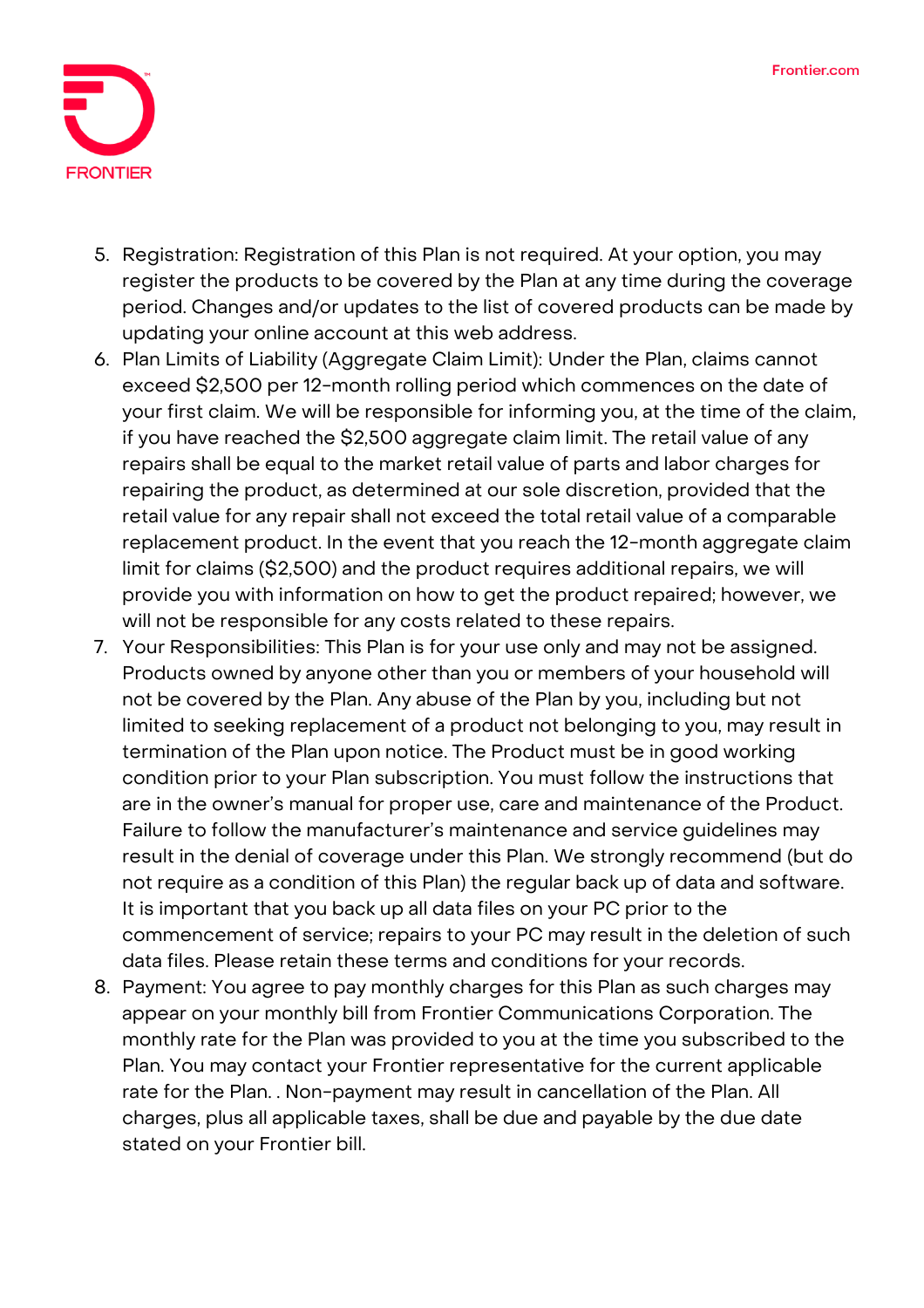

- 9. **If Your Product Needs Service:** In the event the product fails to operate, you may, 30 days after subscription to this Plan, file a claim by calling 877-462-0988, 24 hours a day, 7 days a week, excluding national holidays. As stated above, service for your PCs or monitors is subject to your payment of a \$75.00 service fee for each claim. There will be no service fee required for servicing keyboards, mice, modems, routers or a Fiber Internet back up battery, which are not an integrated component of your PC. **AT OUR OPTION, REPLACEMENTS WILL BE NEW, REBUILT, REFURBISHED, OR NON-ORIGINAL MANUFACTURER'S PARTS OR PRODUCTS THAT PERFORM TO THE ORIGINAL FACTORY SPECIFICATIONS.** If, at our sole discretion, it is determined that the product cannot be repaired, we will offer you a replacement product of like kind and quality, either new or refurbished. The cost of the replacement product cannot exceed the available balance of funds under the aggregate claim limit. Like kind and quality for Desktop and Laptop computers is determined by us, by comparing the product brand, the CPU, the disk space, the memory and the CD/DVD drive. Repaired or replaced products are warranted by us for 90 days from the date of product receipt by you. In the event that the product fails to function properly during such 90 days, we will repair or replace the product at no cost to you. Such services will not be charged against your aggregate claim limit under the Plan. If you choose not to accept the replacement product which we offer you, then we will provide a payment to you in the form of a gift card or check based on the fair market value of the product as determined by us, based upon the age of the product. This payment amount cannot exceed the available balance of funds under the aggregate claim limit.
- 10. **Insurance Securing this Plan:** This Contract is not an insurance policy. This Contract is secured by an insurance policy provided by Liberty Mutual Insurance Company, in the following jurisdictions only: AL, AR, CA, CT, FL, GA, HI, IL, KY, MN, MO, MT, NC, NH, NV, OH, OK, OR, SC, TX, VA, VT, WA, WI, WY and all other states required by law. In NY, this Contract is secured by an insurance policy provided by Liberty Insurance Underwriters Inc. If You reside in one of these listed states and, within sixty (60) days We have not paid a covered claim, provided You with a refund owed or You are otherwise dissatisfied, You may make a claim directly to the insurance company at 175 Berkley Street, Boston, Massachusetts, 02116 or 1.617.357.9500.
- 11. **Exclusions – What Is Not Covered:** This Plan does not cover the following: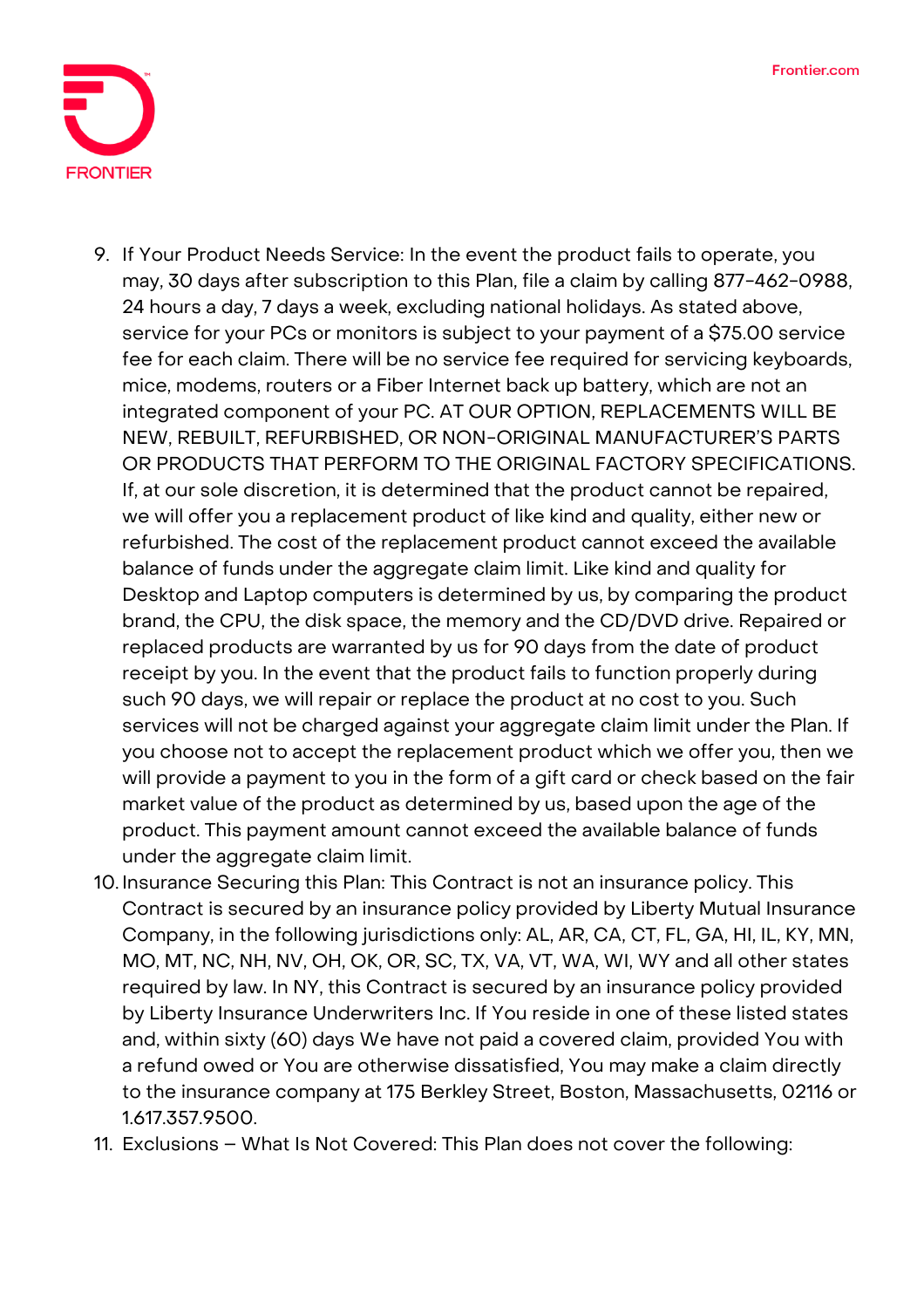

- a. Products with pre-existing conditions at the time of your subscription to the Plan;
- b. Batteries (except for a Fiber Internet back up battery);
- c. Failure of a Fiber Internet back up battery due to improper use or use with unauthorized products or any Fiber Internet back up battery previously replaced under this Plan or any other Frontier service plan owned by you;
- d. Components or products used for any commercial, public, lease or other non-residential purpose;
- e. Cosmetic defects, damage to or failures of non-operational components that do not inhibit the proper operation and performance of a covered item, such as but not limited to: appearance parts; broken hinges; cracked cases; decorative finishing; finish defects; handles; nonfunctional plastic; trim; accessories; attachments;
- f. Damage or costs resulting from: improper installation or setup; use in any combinations not approved in the manufacturer's specifications; unauthorized modifications, alterations, repairs or repair personnel;
- g. Failure, inoperability, or disruption of any product or product functions due to any design flaw or systemic manufacturing defect;
- h. Failures, damage or loss caused by any physical force external to the product, whether accidental or intentional, including but not limited to: any disaster, whether natural (acts of God) or man-made, whether local or catastrophic; abuse; acts of war; civil disorders; corrosion; dirt; mold; dust; earthquake; fire; hail; insects or other animals; liquid immersion; malicious mischief; misuse; negligence; nuclear accident; riot; rust; sand; smoke; storm; terrorist attack; vandalism; wind;
- i. Costs associated with installation or de-installation of any product;
- j. PC peripherals such as printers, external speakers and/or scanners;
- k. LCD TVs or Plasma TVs that are used as a PC monitor;
- l. Burned-in images and pixel failure within designed specifications or that do not materially alter the product's functionality;
- m. Wireless repeaters, Fiber Internet routers, signal boost routers, additional base stations;
- n. Adjunct devices, or any device that is not built into the PC's CPU housing, except a keyboard, mouse, broadband modem, router or Fiber Internet back up battery;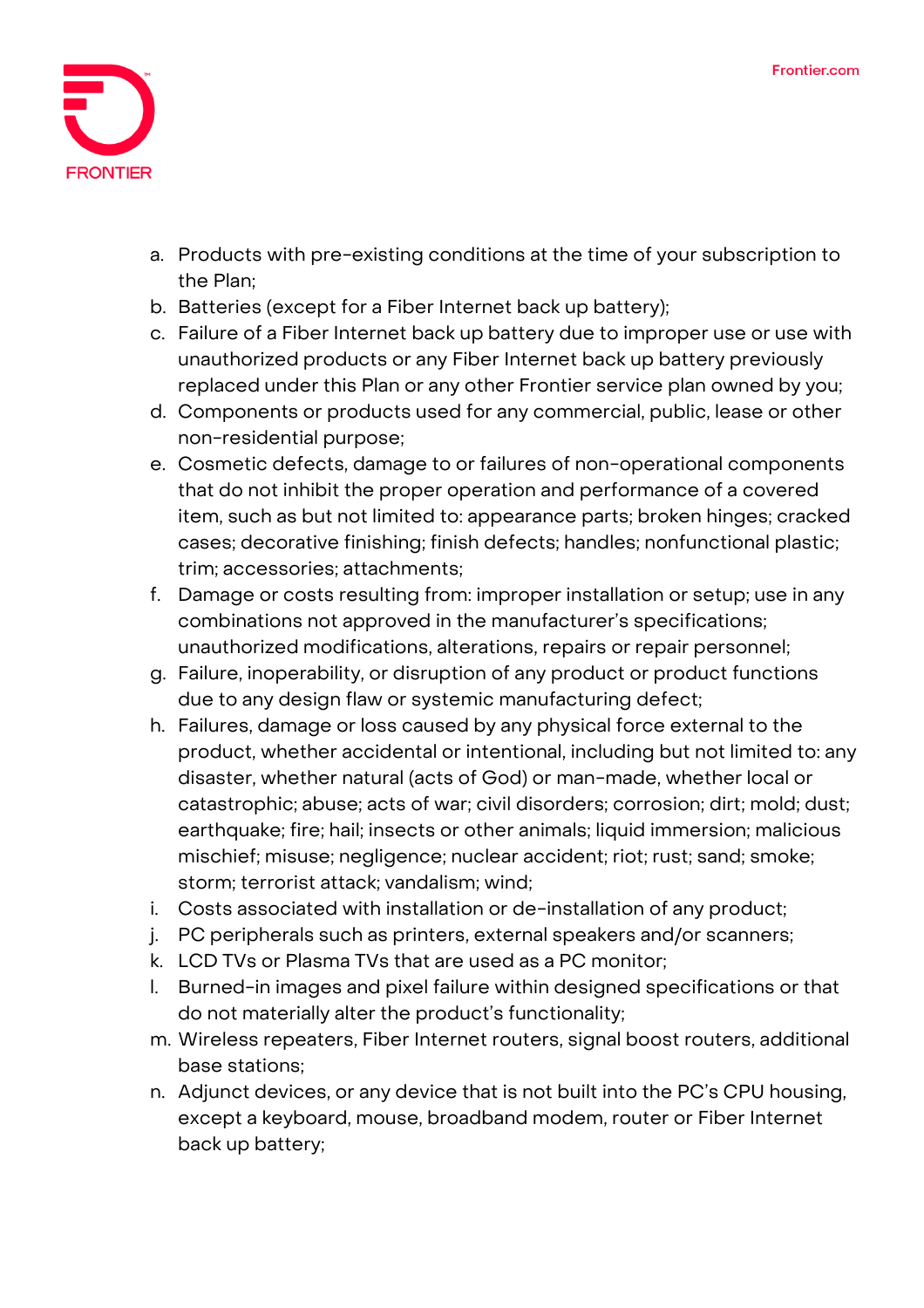

- o. PCs that do not have administrator's permissions. Covered PCs must be able to upload and download software;
- p. Products that are not owned by you or a member of your household, leased and rented products, or products that are not customarily located in your specified residence;
- q. Loss or damage to the product either while in storage or in the course of transit, delivery, or redelivery, except where the loss or damage occurs while your product is located at our designated repair depot;
- r. Normal periodic or preventative maintenance, inspections, cleaning, or tune-ups; minor adjustments and settings outlined in the product owner's manual that the user can perform; costs related to any service request which results in customer education or no problem found;
- s. Products whose serial number has been altered or removed;
- t. Products located outside the United States;
- u. Repair or replacement covered by a manufacturer recall in effect at the time of the failure;
- v. Support or repairs to software; loss or damage to software due to any cause; including but not limited to, computer virus; worm; Trojan programs; adware, spyware, firmware or any other software program;
- w. Data or software of any kind that is deleted or damaged during a repair or replacement under this Plan;
- x. Special, indirect, or consequential damages or losses; or
- y. Theft or loss of the product.
- 12. **Renewal:** This Plan automatically renews from month to month until cancelled.
- 13. **Transfer:** This Plan is not transferable to another party.
- 14. **Cancellation:** This Plan is provided on a month-to-month basis and can be canceled by you at any time for any reason by notifying Frontier's local business office (or other number that Frontier may designate for such purpose) or by notifying us in writing. We may elect not to renew the Plan upon 30 days written notice to you. Upon any termination or cancellation by you or Frontier, you will have coverage provided, at no cost for an additional thirty (30) days after the date of termination or cancellation of this Plan. All claims under this Plan must be reported to us within thirty (30) days after cancellation of the Plan.
- 15. **Changes to the Plan:** WE MAY CHANGE THE MONTHLY CHARGE FOR THE PLAN, OR WE MAY CHANGE THESE TERMS AND CONDITIONS FROM TIME TO TIME UPON THIRTY (30) DAYS WRITTEN NOTICE TO YOU. SUCH NOTICE MAY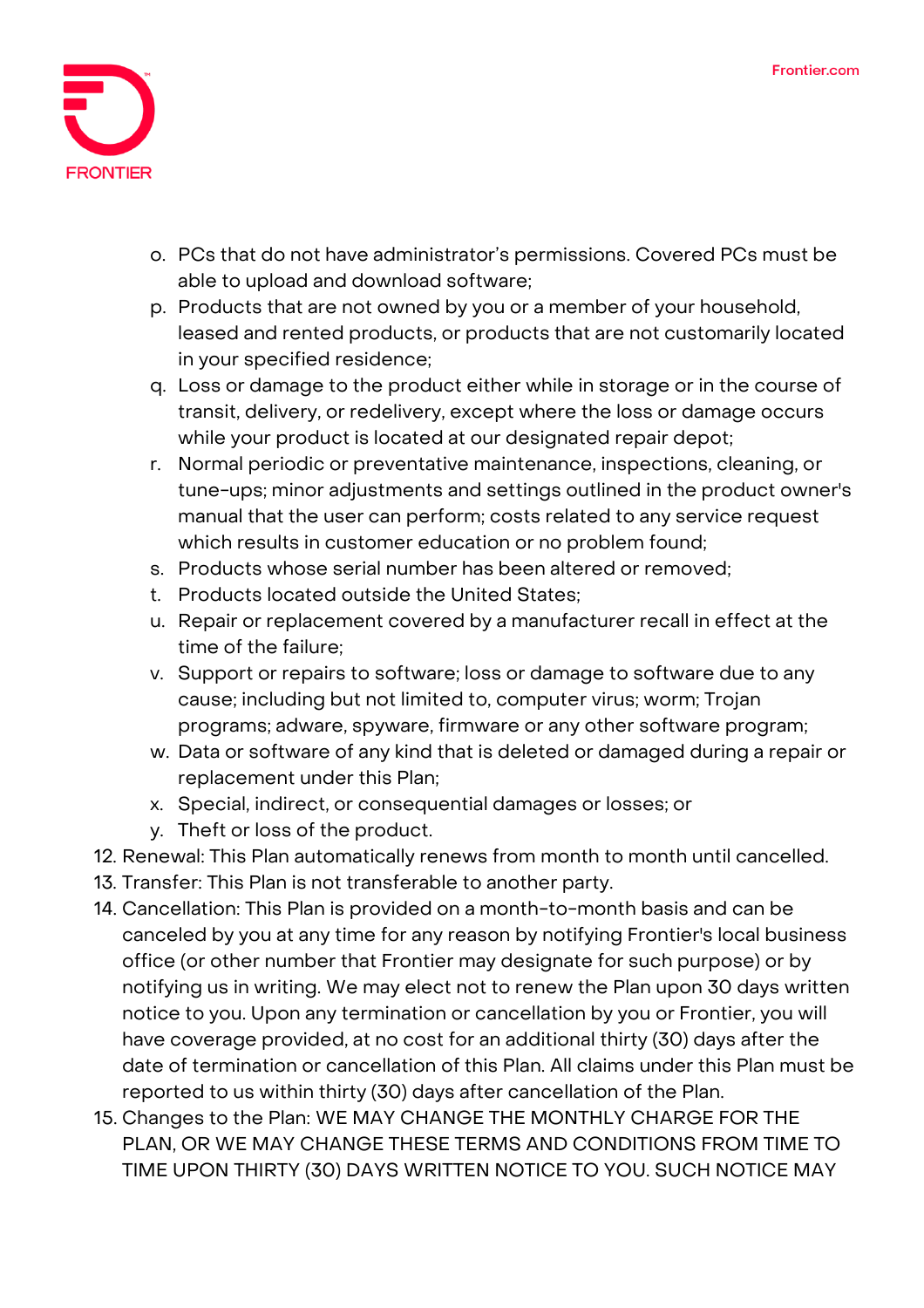

BE PROVIDED AS A MESSAGE PRINTED ON THE FRONTIER BILL, IN A SEPARATE MAILING OR EMAIL OR BY ANY OTHER REASONABLE METHOD AT FRONTIER'S DISCRETION. IF YOU DO NOT AGREE TO THE MODIFIED CHARGES OR TERMS OF THE AGREEMENT, YOU MAY CANCEL THE PLAN BY NOTICE TO FRONTIER AT ANY TIME IN ACCORDANCE WITH THESE TERMS AND CONDITIONS. THE PAYMENT OF APPLICABLE CHARGES BY YOU, OR A REQUEST FOR SERVICE UNDER THE PLANS, AFTER RECEIVING SUCH NOTICE OF A CHANGE IN THE CHARGES OR OTHER TERMS AND CONDITIONS WILL BE DEEMED TO BE ASSENT BY YOU TO THE CHANGE (S) IN THE CHARGES, TERMS OR CONDITIONS.

- 16. **Limitation of Liability:** Our liability for any negligence, error, mistake, or omission regarding the Plan or replacement of product(s) under the Plan is limited to a correction of any such error, mistake or omission. If such a correction is not possible, our liability will be limited to charges paid to Frontier in the applicable month pursuant to the Plan. Any refund must be requested by you. IN NO EVENT WILL THE PLAN OBLIGOR, ADMINISTRATOR OR FRONTIER BE LIABLE FOR INDIRECT, INCIDENTAL OR CONSEQUENTIAL DAMAGES INCLUDING BUT NOT LIMITED TO PERSONAL INJURIES OR LOSS OF INCOME ARISING OUT OF OR CONNECTED TO THE PROVISION OF THE PLAN, REPAIR OR REPLACEMENT OF PRODUCTS UNDER THE PLAN AND CAUSED BY NEGLIGENCE, ERROR, MISTAKE OR OMISSION ON THE PART OF THE PLAN OBLIGOR, ADMINISTRATOR OR FRONTIER OR THEIR RESPECTIVE EMPLOYEES, AGENTS OR SUBCONTRACTORS.
- 17. **Force Majeure:** We shall not be held responsible for any delay or failure in performance of any part of this Plan to the extent that such delay or failure is caused by fire, flood, explosion, war, strike, embargo, government requirement, regulatory agency requirement civil or military authority, acts of God, or other similar causes beyond our control.
- 18. **Non-waiver:** Our failure in any circumstance to require strict adherence to any term or condition set forth herein shall not be deemed a waiver by us of any such term or condition under any other circumstance or of any other term or condition set forth herein.

**If You Reside In One Of The Following States, These Provisions Apply To You:**

**Alabama:** You are entitled to a "Free Look" period for this Plan. This Plan will be considered void and we will refund you the purchase price of the Plan if you have not made a claim under this Plan and you have returned the Plan to us a) within 20 days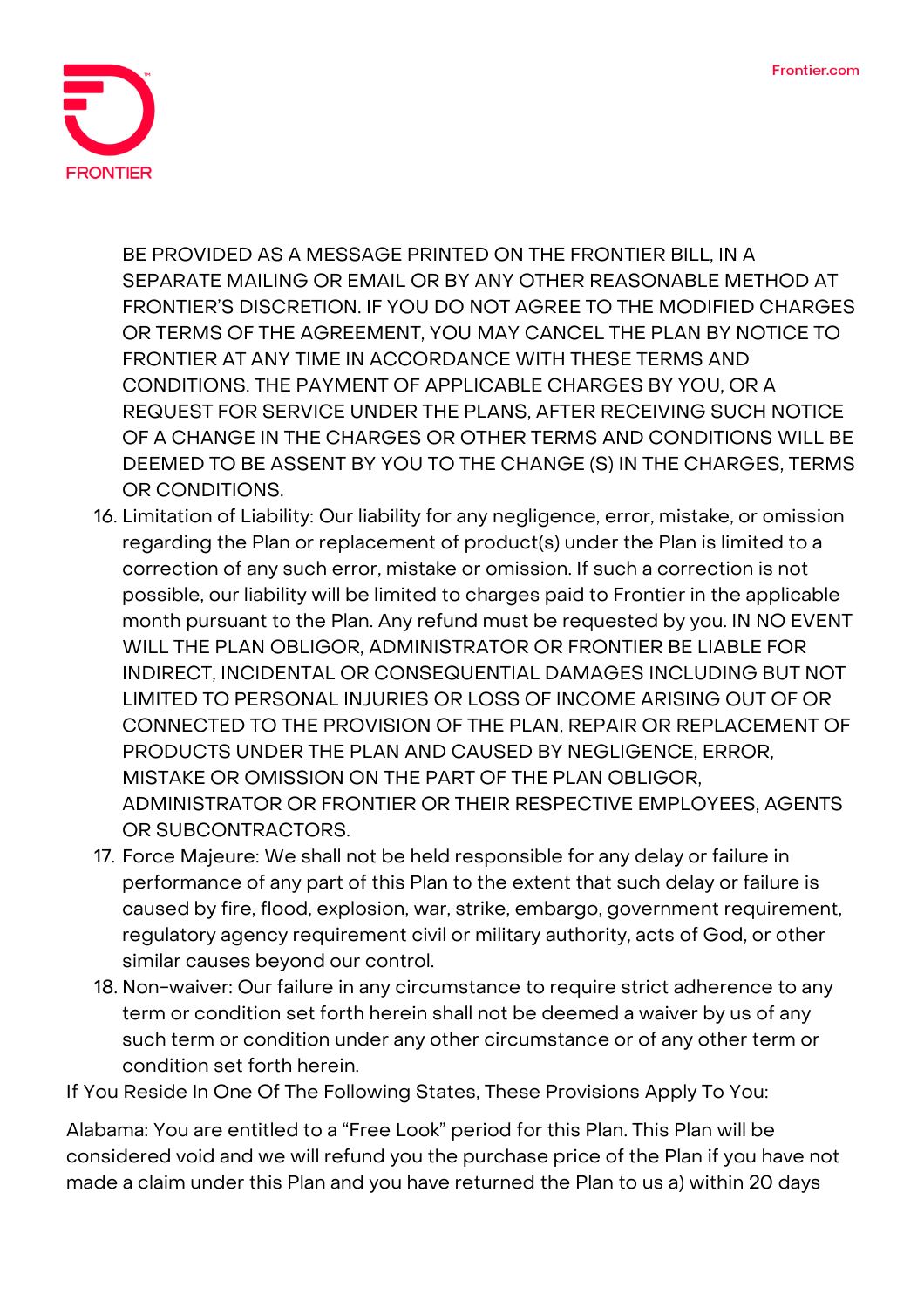

after the date we have mailed the Plan to you, b) within 10 days after you have received the Plan if the Plan was furnished to you at the time the Plan was purchased, or c) within a longer time period if specified in the Plan. If we fail to pay the cancellation refund within forty-five (45) days of your written request, we will pay you a penalty of ten percent (10%) of the Plan purchase price for each thirty (30) day period or portion thereof that the refund and any accrued penalties remain unpaid. The right to void this Plan applies only to the original Plan purchaser and is not transferable. If we cancel this Plan, no cancellation fee will be imposed. If we cancel this Plan for reasons other than nonpayment, a material misrepresentation made by you to us or because of a substantial breach of duties by you relating to the product or its use, we will mail a written notice to you at least five (5) days prior to cancellation. The notice of cancellation shall state the effective date of cancellation and the reason for cancellation.

**Arizona:** If your written notice of cancellation is received prior to the expiration date, the administrator shall refund the remaining pro-rata price, regardless of prior services rendered under this Plan. The pre-existing condition exclusion does not apply to conditions occurring prior to the sale of the consumer product by the Obligor, its assignees, subcontractors and/or representatives.

**California:** You may cancel this Plan for any reason at any time. For all products other than home appliances and home electronic products, the Cancellation provision is amended as follows: If the Plan is cancelled: (a) within sixty (60) days of the receipt of this Plan, you shall receive a full refund of the price paid for the Plan provided no service has been performed, or (b) after sixty (60) days, you will receive a pro rata refund, less the cost of any service received. If we elect to not renew this Plan, we will provide you with a 60-day written notice.

**Connecticut:** The expiration date of this Plan shall automatically be extended by the duration that the product is in our custody being repaired. In the event of a dispute with the administrator, you may contact the State of Connecticut Insurance Department, PO Box 816, Hartford, CT 06142-0816, Attn: Consumer Affairs. The written complaint must contain a description of the dispute, the purchase price of the product, the cost of repair of the product and a copy of the Plan.

**Florida:** The Plan shall be cancelled by us for fraud or material misrepresentation, including but not limited to commercial or rental use. Unauthorized repair or replacement of covered equipment shall result in the cancellation of the Plan by us. In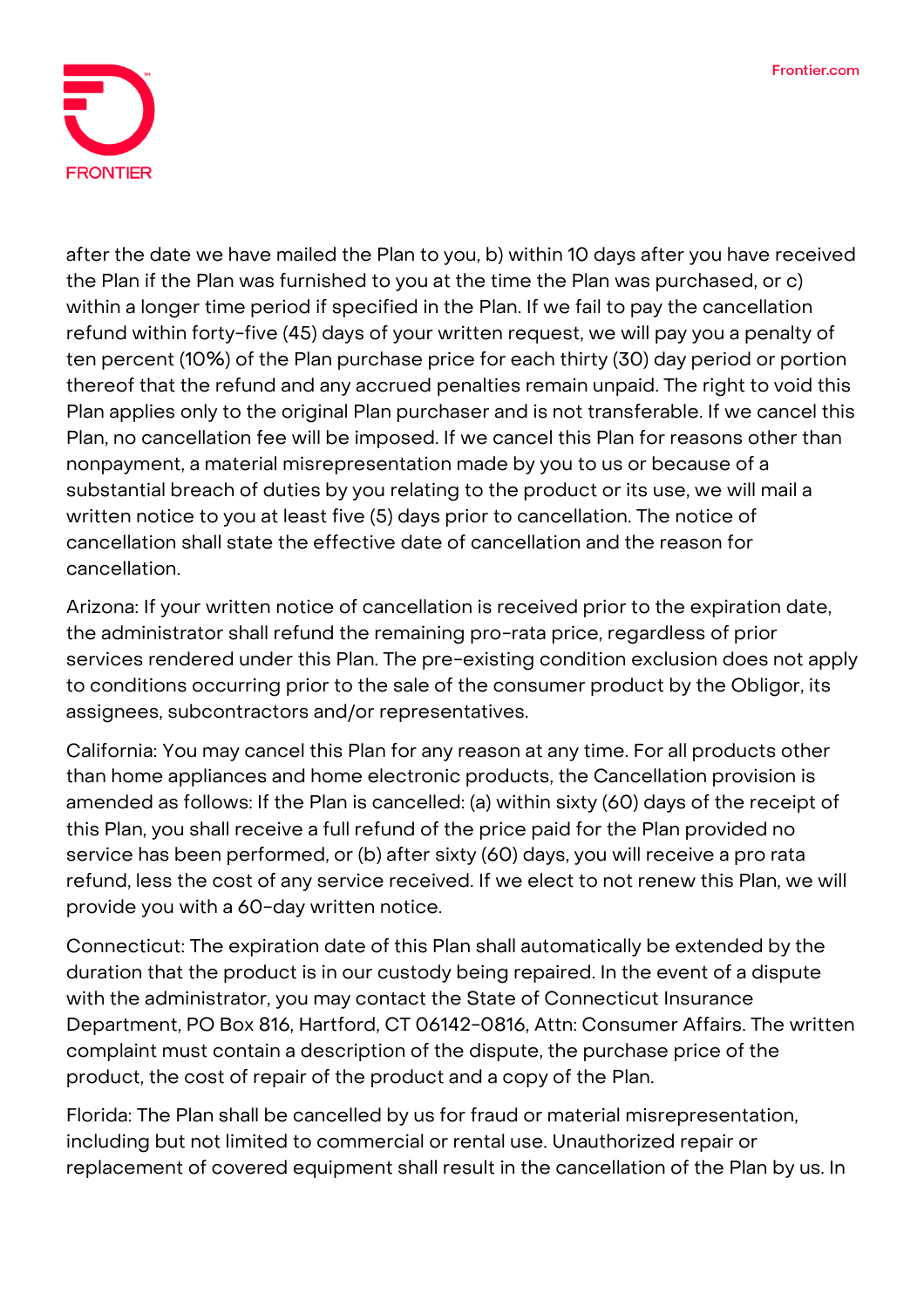

the event of cancellation by us, written notice of cancellation shall be mailed to you not less than sixty (60) days before cancellation is effective. This Plan can be cancelled by you at any time for any reason by emailing, mailing or delivering to us notice of cancellation. If the Plan is cancelled: (a) within thirty (30) days of the receipt of the Plan, you shall receive a full refund of the price paid for the Plan provided no service has been performed, or (b) after thirty (30) days, you will receive a refund based on 100% of unearned pro rata premium less any claims that have been paid or less the cost of repairs made by us. If we cancel the Plan, the return premium is based upon 100% of the unearned pro rata premium. Only a check payable to you will be issued by us if your product cannot be repaired or replaced pursuant to the terms and conditions of this Plan.

**Georgia:** This Plan shall be non-cancelable by us except for fraud, material misrepresentation, or failure to pay consideration due therefore. The cancellation shall be in writing and shall conform to the requirements of Code 33-24-44. You may cancel at any time upon demand and surrender of the Plan and we shall refund the excess of the consideration paid for the Plan above the customary short rate for the expired term of the Plan. The Plan excludes coverage for incidental and consequential damages and pre-existing conditions only to the extent such damages or conditions are known to you or reasonably should have been known to you.

**Illinois:** You may cancel this Plan: a) within thirty (30) days after its purchase if no service has been provided and a full refund of the Plan price, less a cancellation fee not to exceed the lesser of ten percent (10%) of the Plan price or fifty dollars (\$50.00); or b) at any other time and a pro rata refund of the Plan price for the unexpired term of the Plan, based on the number of elapsed months less the value of any service received, and the cancellation fee not to exceed the lesser of ten percent (10%) of the Plan price or fifty dollars (\$50.00).

**Nevada:** You are entitled to a "Free Look" period for this Plan. If the plan is cancelled, no deduction shall be made from the refund for the cost of any service received. This Plan may be cancelled due to an unauthorized repair which results in a material change in the nature or extent of the risk, occurring after the first effective date of the current policy, which causes the risk of loss to be substantially and materially increased beyond that contemplated at the time the policy was issued or last renewed. This Plan will be considered void and we will refund you the purchase price of the Plan if you have not made a claim under this Plan and you have returned the Plan to us a) within 20 days after the date we have mailed the Plan to you, b) within 10 days after you have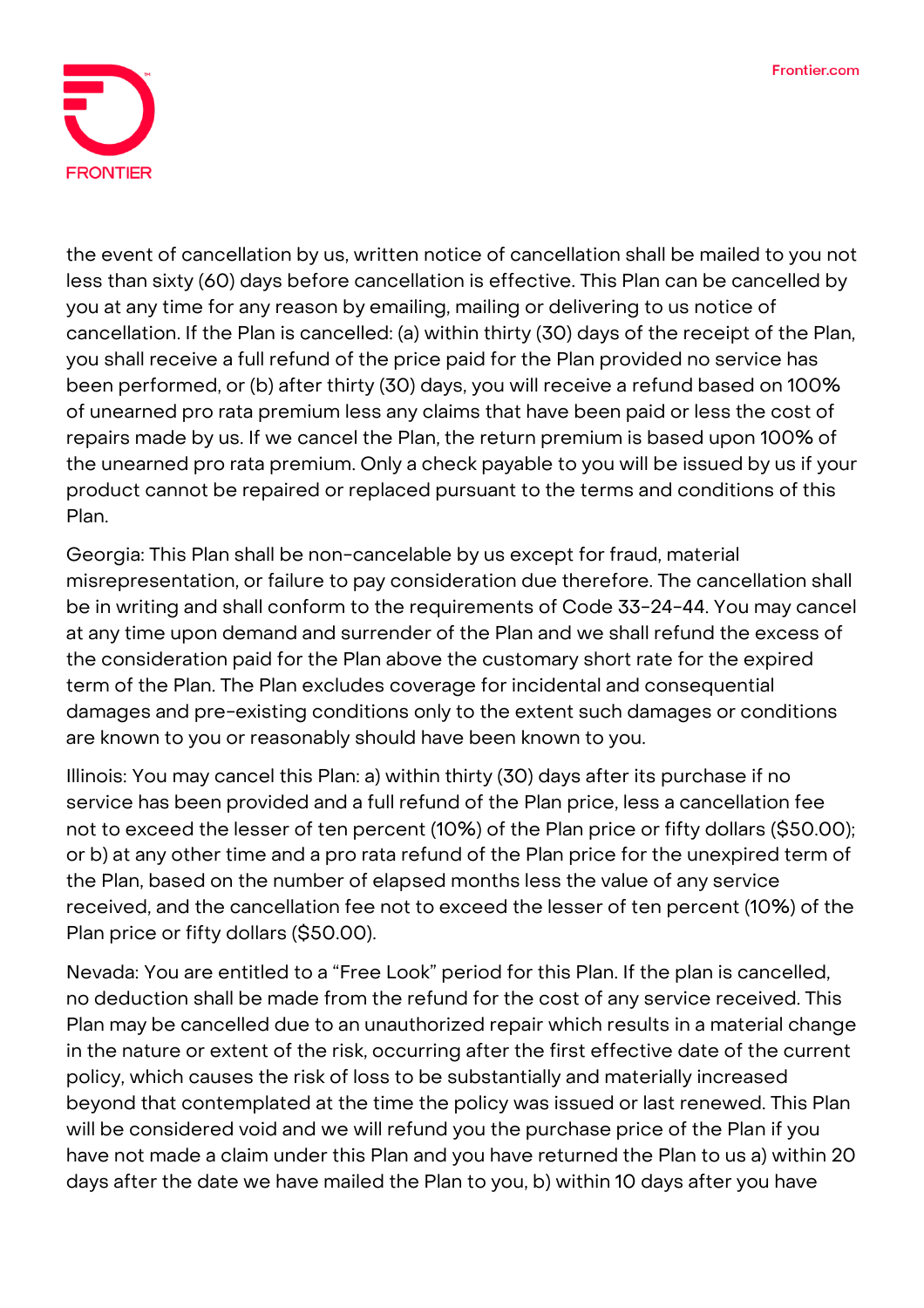

received the Plan if the Plan was furnished to you at the time the Plan was purchased, or c) within a longer time period if specified in the Plan. If we fail to pay the cancellation refund within forty-five (45) days of your written request, we will pay you a penalty of ten percent (10%) of the Plan purchase price for each thirty (30) day period or portion thereof that the refund and any accrued penalties remain unpaid. The right to void this Plan applies only to the original Plan purchaser and is not transferable. If we cancel this Plan, no cancellation fee will be imposed.

**New Hampshire:** In the event you do not receive satisfaction under this Plan, you may contact the New Hampshire Insurance Department, 21 South Fruit St, Suite 14, Concord, NH 03301 or 1.800.852.3416.

**New Mexico:** If this Plan has been in force for a period of seventy (70) days, we may not cancel before the expiration of the Plan term or one (1) year, whichever occurs first, unless: (1) you fail to pay any amount due; (2) you are convicted of a crime which results in an increase in the service required under the Plan; (3) you engage in fraud or material misrepresentation in obtaining this Plan; (4) you commit any act, omission, or violation of any terms of this Plan after the effective date of this Plan which substantially and materially increase the service required under this Plan; or (5) any material change in the nature or extent of the required service or repair occurs after the effective date of this Plan and causes the required service or repair to be substantially and materially increased beyond that contemplated at the time you purchased this Plan.

**North Carolina:** The purchase of this Plan is not required either to purchase or to obtain financing for a home appliance.

**Oklahoma:** THIS PLAN IS NOT ISSUED BY THE MANUFACTURER OR WHOLESALE COMPANY MARKETING THE PRODUCT COVERED BY THIS PLAN. THIS PLAN WILL NOT BE HONORED BY SUCH MANUFACTURER OR WHOLESALE COMPANY. IF EITHER YOU OR WE CANCEL THIS PLAN, THE RETURN OF THE PLAN PRICE WILL BE BASED UPON ONE HUNDRED PERCENT (100%) OF THE UNEARNED PRO RATA PRICE OF THE PLAN, LESS THE COST OF ANY SERVICE RECEIVED.

**South Carolina:** You are entitled to a "Free Look" period for this Plan. If you cancel this Plan within 30 days of receipt of this Plan, you shall receive a full refund of the Plan purchase price. If we fail to pay the cancellation refund within forty-five (45) days of your written request, we will pay you a penalty of ten percent (10%) of the Plan purchase price for each thirty (30) day period or portion thereof that the refund and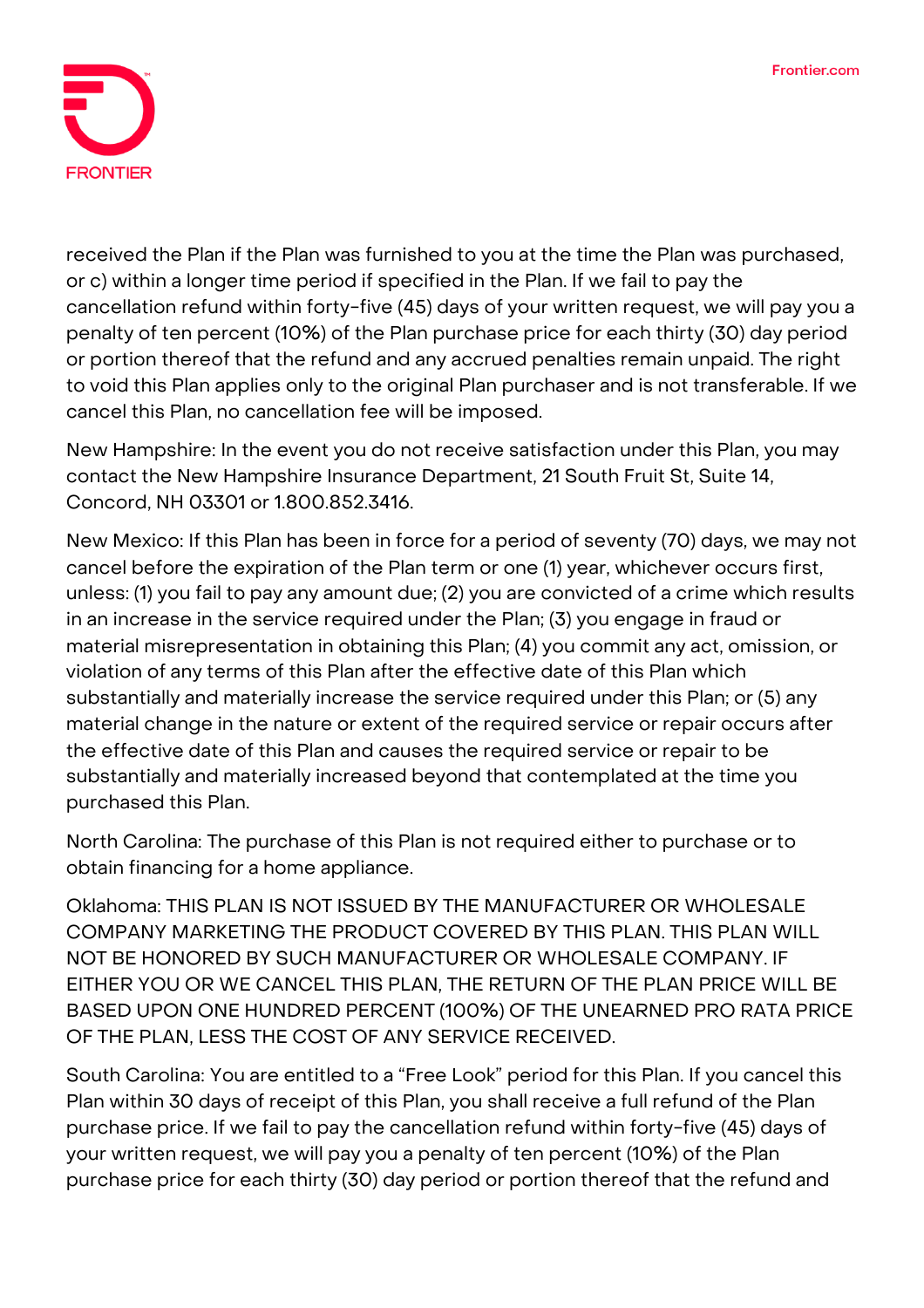

any accrued penalties remain unpaid. To prevent any further damage, please refer to the owner's manual. In the event the service Plan provider does not provide covered service within (60) days of proof of loss by the Plan holder, the Plan holder is entitled to apply directly to the Insurance Company. If the Insurance Company does not resolve such matters within sixty (60) days of proof of loss, they may contact the SC Department of Insurance, P.O. Box 100105, Columbia, SC 29202-3105, 1.800.768.3467.

**Texas:** If you purchased this Plan in Texas, unresolved complaints concerning a provider or questions concerning the registration of a Plan provider or administrator may be addressed to the Texas Department of Licensing and Regulations, PO Box 12157, Austin, TX 78711 or 1.512.463.2906 or 1.800.803.9202. You may apply for reimbursement directly to the insurer if a refund or credit is not paid before the fortysixth (46th) day after the date on which the Plan is returned to the provider.

**Utah:** Coverage afforded under this Plan is not guaranteed by the Utah Property and Casualty Guarantee Association. If we cancel this Plan due to fraud or material misrepresentation, you will be notified thirty (30) days prior to Plan cancellation. If we cancel this Plan due to nonpayment, you will be notified ten (10) days prior to Plan cancellation. This Plan is subject to limited regulation by the Utah Insurance Department. To file a complaint, contact the Utah Insurance Department, 3110 State Office Building, Salt Lake City, UT 84114 and phone number 1.801.538.3800 or 1.800.439.3805.

**Washington:** This Plan is not a Plan of insurance. This Service Plan is secured by a contractual liability insurance policy provided by Liberty Mutual Insurance Company 175 Berkley Street, Boston, Massachusetts, 02116 or 1.617.357.9500. You may make a claim directly to the insurance company at any time.

**Wisconsin: THIS AGREEMENT IS SUBJECT TO LIMITED REGULATION BY THE WISCONSIN OFFICE OF THE COMMISSIONER OF INSURANCE.** This Plan shall not be cancelled nor can coverage be denied due to unauthorized repair of the covered equipment, unless we are prejudiced by your failure to obtain such authorization. If you cancel this Plan, no deduction shall be made from the refund for the cost of any service received. This Plan is backed by a contractual liability insurance policy with limits of liability of five thousand dollars (\$5,000) per claim and twenty-five thousand dollars (\$25,000) in aggregate per Plan.

**Wyoming:** This Plan will be considered void and we will refund you the full purchase price of the Plan or credit your account if you have not made a claim under this Plan